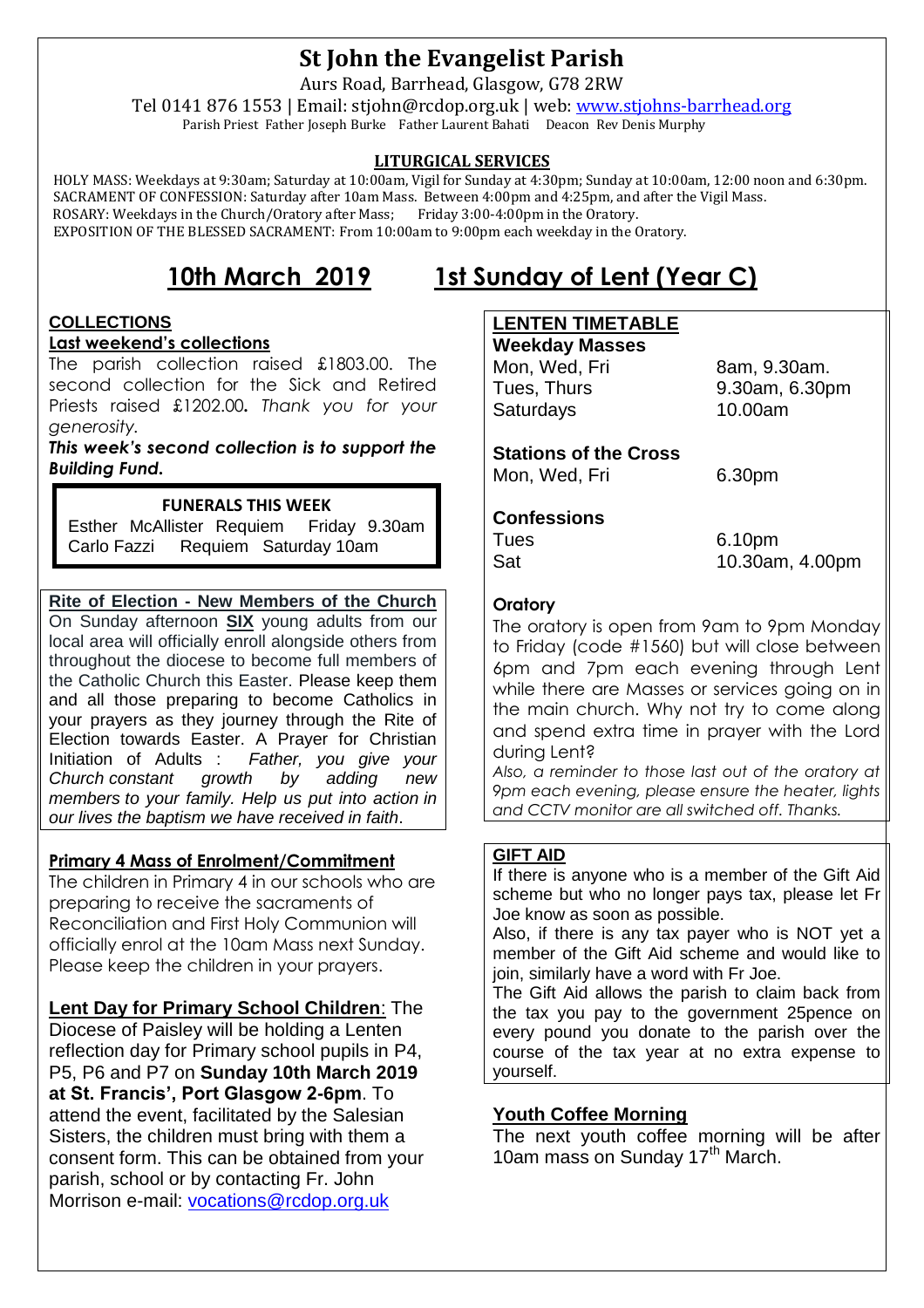**Diocesan Counselling for Catholics Married in the Catholic Church**: For information or advice please email in confidence [counselling@rcdop.org.uk](mailto:counselling@rcdop.org.uk)

**Lenten Station Masses**: This is the second year of our Lenten Station Masses where our diocese imitates the ancient practice of the Church in Rome, where the Pope would celebrate Mass in a different parish church on each of the days of Lent. To prepare ourselves for the Celebration of Easter Bishop John will celebrate Station Masses with the people in our MATN cluster areas. At each Mass he will use the readings of the day to preach a short catechetical homily, *Walking with Mary*, on the spirituality of Lent: on Prayer, Fasting and Almsgiving, on Simplicity, Chastity and Obedience, and on Reconciliation. Please come along to your cluster Mass, or maybe your Lenten discipline could be travel with the bishop and attend all of them! See poster in the church porch for dates. All Masses are at 7pm.

**Diocesan Music Day:** The Diocesan Liturgy Commission will host a day for musicians and singers on **Saturday 16th March** from **11.30- 2.30pm** in St Mirin's Hall to prepare for the Easter Triduum. There will be input on each of the three days of the Triduum, with suggestions and materials for these celebrations. All welcome to attend.

#### **SACRED HEART COMPANIONS**

Prayer Group will meet in the oratory on Tuesday from pm to 2pm. All welcome!

**World Youth Day 2022:** Registration is now open for World Youth Day 2022 in Lisbon, Portugal. Details of cost and dates will be advised soon. To register, please visit [https://rcdop.org.uk/news/world-youth-day-](https://rcdop.org.uk/news/world-youth-day-2022-lisbon-for-a-lifetime-experience)[2022-lisbon-for-a-lifetime-experience](https://rcdop.org.uk/news/world-youth-day-2022-lisbon-for-a-lifetime-experience)

### **St John's Primary School Parent Council**

There will be a fund raising family night in St John's Church Hall on Friday 22<sup>nd march</sup> 2019 7pm – 10pm. BYOB and snacks. Tickets available at school office. Family ticket £10, Adult ticket £4 Child ticket £2

## **St Mark's Primary Cluster Club Funding**

**Bid** St.Marks parent partnership have entered a funding bid to run an after school activity club for pupils from the feeder primary schools. The voting takes place at Carlibar primary school on Saturday 16th March, 10am-2pm. We need your help please come along and vote!!!! (See display in porch for more details)

**Vespers & Benediction** For the First Sunday of Lent. The *Schola Benedicti* will lead sung evening prayer and benediction at **St Margret's Church**, Johnstone this **Sunday, 10th March** at **6.00pm**. All welcome to attend

**Summer Camp** Our Diocese of Paisley is offering a summer camp for secondary school pupils in the present s1 and s2 this summer at Alton Castle near Birmingham. Come along for a 5-day program of faith-filled fun: Holy Mass, prayer, games, activities, Alton Towers & SO MUCH MORE! Transport from Paisley and back. The trip will be from the 4th to the 8th August and costs £350.00. Places are limited. To reserve a place or find out more please contact Fr. John Morrison tel 0141 8895056 or e-mail [vocations@rcdop.org.uk](mailto:vocations@rcdop.org.uk)

**FOR THE ATTENTION OF ALL CHURCH VOLUNTEERS WITH PVG CERTIFICATES OR PENDING PVG CERTIFICATES:** volunteers doing or planning to do regulated work with children and vulnerable adults *or both, should* complete the Level one Safeguarding training. The next session will be held in the **Diocesan Office, Incle Street, Paisley, PA1 1HR on Tuesday 30th April at 7pm.** Please contact Sarah Jane at the Diocesan Safeguarding office [safeguardingadmin@rcdop.org.uk](mailto:safeguardingadmin@rcdop.org.uk) or **0141 847 6138** to register.

# **Talks @ UWS. Back to Basics. Lent**

**Wednesdays Chaplaincy Talks:** The St. Mirin's Chaplaincy Centre welcomes you to our series of Wednesday 7.00pm Lenten Talks. *Does God really Exist*? Cn. Tom Boyle (13th March), *Was Jesus really God?* Fr. John Morrison (20th March), *Did Jesus mean to found a Church?* Fr. John Morrison. (27<sup>th</sup>) March), *Do Catholics worship Mary?* (4<sup>th</sup>) April). 45 High Street, Paisley. Talks 40 minutes. All welcome!